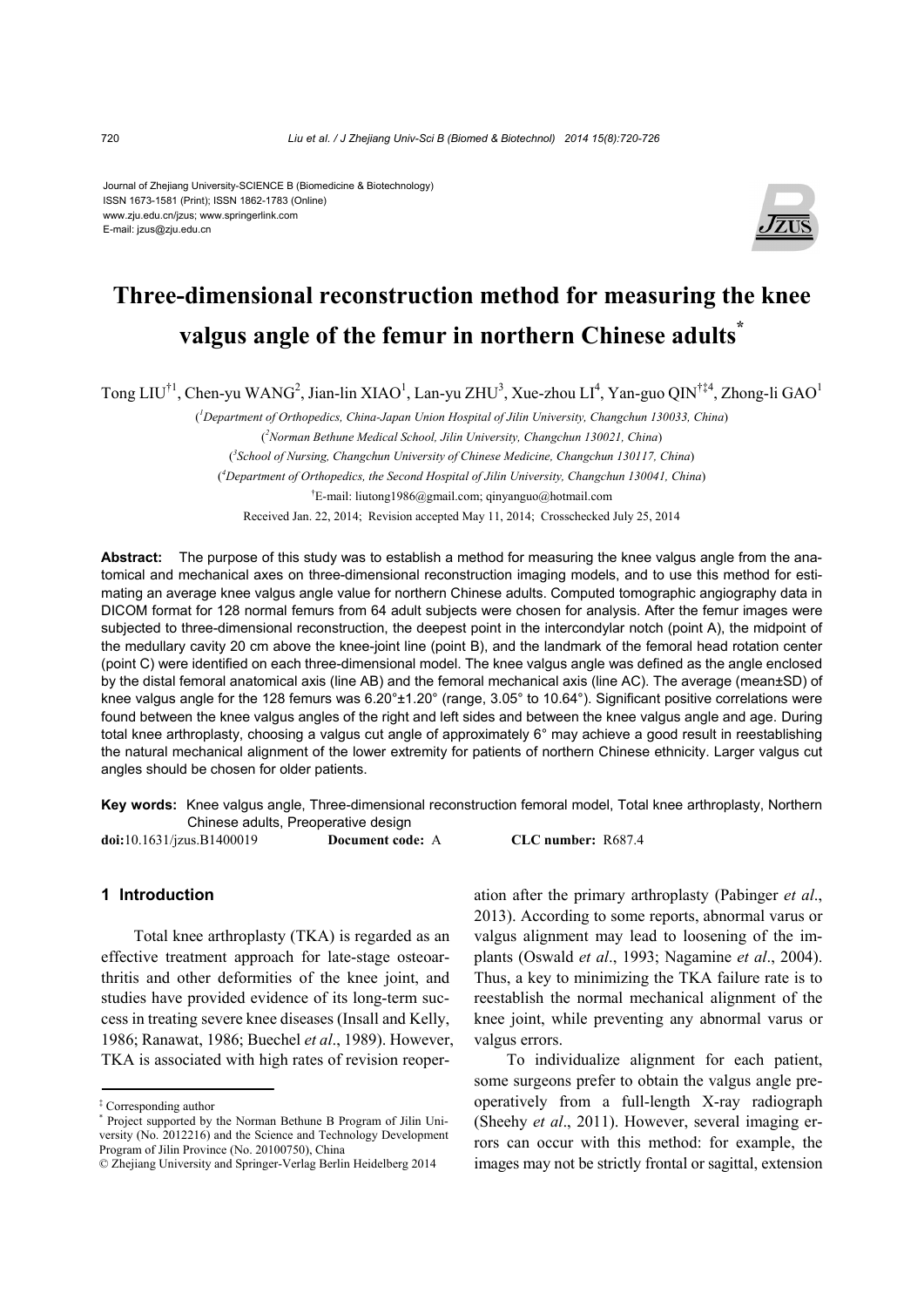deficits may occur, or rotation may exist between the femur and tibia (Krackow *et al*., 1990; Koshino *et al*., 2002; Kawakami *et al*., 2004; Radtke *et al*., 2010). Other surgeons use a general valgus angle, determined through experience, as a preferred option. Insall (1984) described a classical way of placing the femoral component at a knee valgus angle (KVA) of 7° relative to the anatomical axis of the femur and placing the tibial component perpendicular to the tibial shaft. However, this approach was developed on the basis of the anatomic structure of people of western ethnicity.

It remains unclear whether TKA surgical experiences developed for western populations are also suitable for use in Chinese patients. Although a KVA of 5° was recently reported for people of southern Chinese ethnicity (Wang *et al*., 2010), because of the enormous population in China, more evidence should be obtained and specific methods for measuring the parameters of the lower extremities in people of northern Chinese ethnicity should be determined. Therefore, we sought to develop a method for measuring the KVA from the anatomical and mechanical axes on three-dimensional (3D) reconstruction models. We applied this method to estimate an average KVA value for northern Chinese adults.

#### **2 Materials and methods**

#### **2.1 Study subjects**

This retrospective study was approved by our internal review board, and the patients and/or their families were informed that data from this case study would be submitted for publication, and gave their consent. Between April 2012 and February 2013, computer tomographic angiography (CTA) scanning data of the lower extremities were obtained at the authors' hospital for 128 femurs of 64 subjects (38 males), all from northern China. All CTA scans were done for the purpose of diagnosing vascular disease. The average age of the 64 patients was 59.3 years (range, 34 to 69 years), average height was 163.2 cm (range, 145 to 185 cm), and average weight was 64.7 kg (range, 48 to 87 kg). Subjects were included if they did not have severe osteoarthritis change in the knee or any deformity in the femur. CTA scanning was performed using a Toshiba Aquilion CT scanner

(Toshiba Corp., Tokyo, Japan) with the patient in the supine position, with his or her knees fully extended. The slice thickness was 2.0 mm, X-ray tube current was 50 mA, and KVP was 120 kV.

## **2.2 3D reconstruction**

The CTA scanning images were saved in DI-COM format and imported into the Mimics 10.01 software program, for use in producing a 3D reconstruction skeleton model. The first step towards achieving an integrated 3D reconstruction skeleton model was to set the threshold value. The segmentation object will contain only those pixels of the image with a value higher than or equal to the threshold value. In the present study, the minimal threshold values were adjusted to 180–210 (average, 195) to obtain proper femur outlines. After the threshold was complete, Calculate-3D was used to construct a new 3D model for the femur (Fig. 1a).



**Fig. 1 Reconstructed femoral model**  (a) Three-dimensional (3D) model of the femur; (b) Two centers are connected to form the knee-joint line; (c) The cross-section 20 cm above the knee-joint line was selected

#### **2.3 Locating landmarks**

First, the most distal cross-section containing the cortical bone of the intercondylar notch was selected. A circle tangent to the anteroposterior edges of the intercondylar notch cortical bone was created. The center of this circle was marked as point A, representing the deepest point in the intercondylar notch (Fig. 2). The most distal cross-sections of the medial and lateral condyles were selected, and close-fitting circles of the cortical bones of the condyles were created. The knee-joint line was created by connecting the two centers of the circles (Fig. 1b). A line perpendicular to the knee-joint line was made on the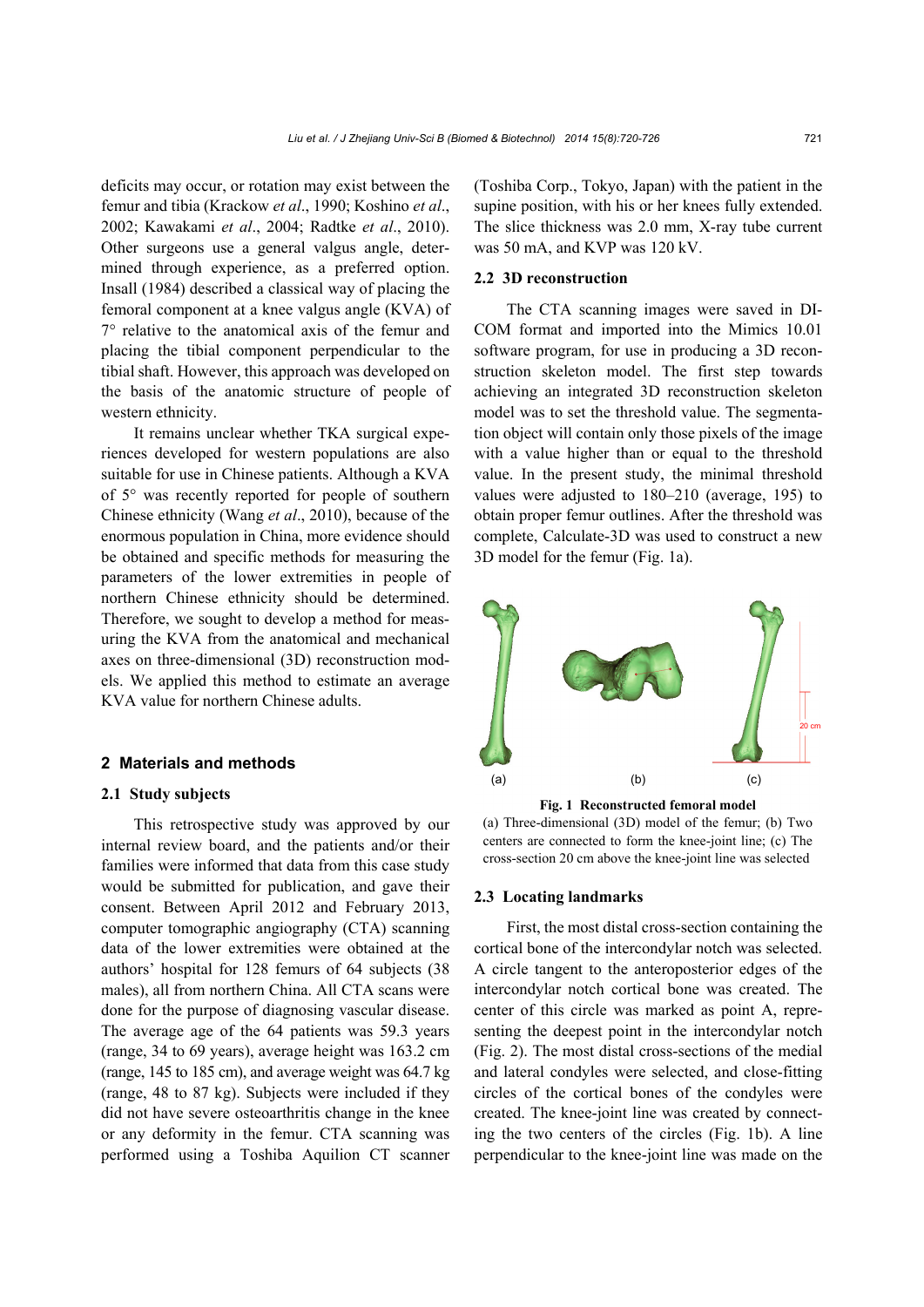coronal section, and a point on the perpendicular line 20 cm above the intersection point was selected (Fig. 1c). Then, the corresponding cross-section was located. By closely fitting the medullary cavity with a circle, the landmark of the midpoint of the medullary cavity, point B, was obtained (Fig. 3).



**Fig. 2 Deepest point in the intercondylar notch (point A)** 



**Fig. 3 Close fitting of the medullary cavity with a circle and the landmark of the midpoint (point B)** 

The reconstructed 3D model was exported into a reverse-engineering software program (Geomagic Studio v12.0). The surface of the femoral head was selected. This surface was covered by cartilage and may contact the acetabulum. A sphere that closely fitted the selected area was created (Fig. 4), and the center served as the landmark of the femoral head rotation center (point C). Because the close-fitting sphere only covers the maximum area with similar curvature, the fovea is automatically excluded from the sphere. Therefore, whether the fovea area is chosen in the fitting procedure or not will barely influence the result. In the present study, the fovea area was included to prevent any error due to manual editing.

## **2.4 KVA formation**

To connect points A and B, the line AB was formed as the distal femoral anatomical axis. To connect points A and C, the line AC was formed as the mechanical axis of the femur. The KVA was defined as the angle enclosed by the distal anatomical axis AB and the mechanical axis AC (Fig. 5). Bilateral valgus angles were obtained from all 64 patients. To evaluate the statistical differences between genders and between sides, and to calculate the correlation between the KVA and age, height, weight, and body mass index (BMI), Student's *t*-test and Pearson's correlation coefficient were used in the PASW Statistics v18.0 software program. All of the above measurements were performed by one surgeon to eliminate interobserver bias.



**Fig. 4 Close fitting of the femoral head with a sphere**



**Fig. 5 Valgus angle enclosed by the distal anatomical axis AB and the mechanical axis AC**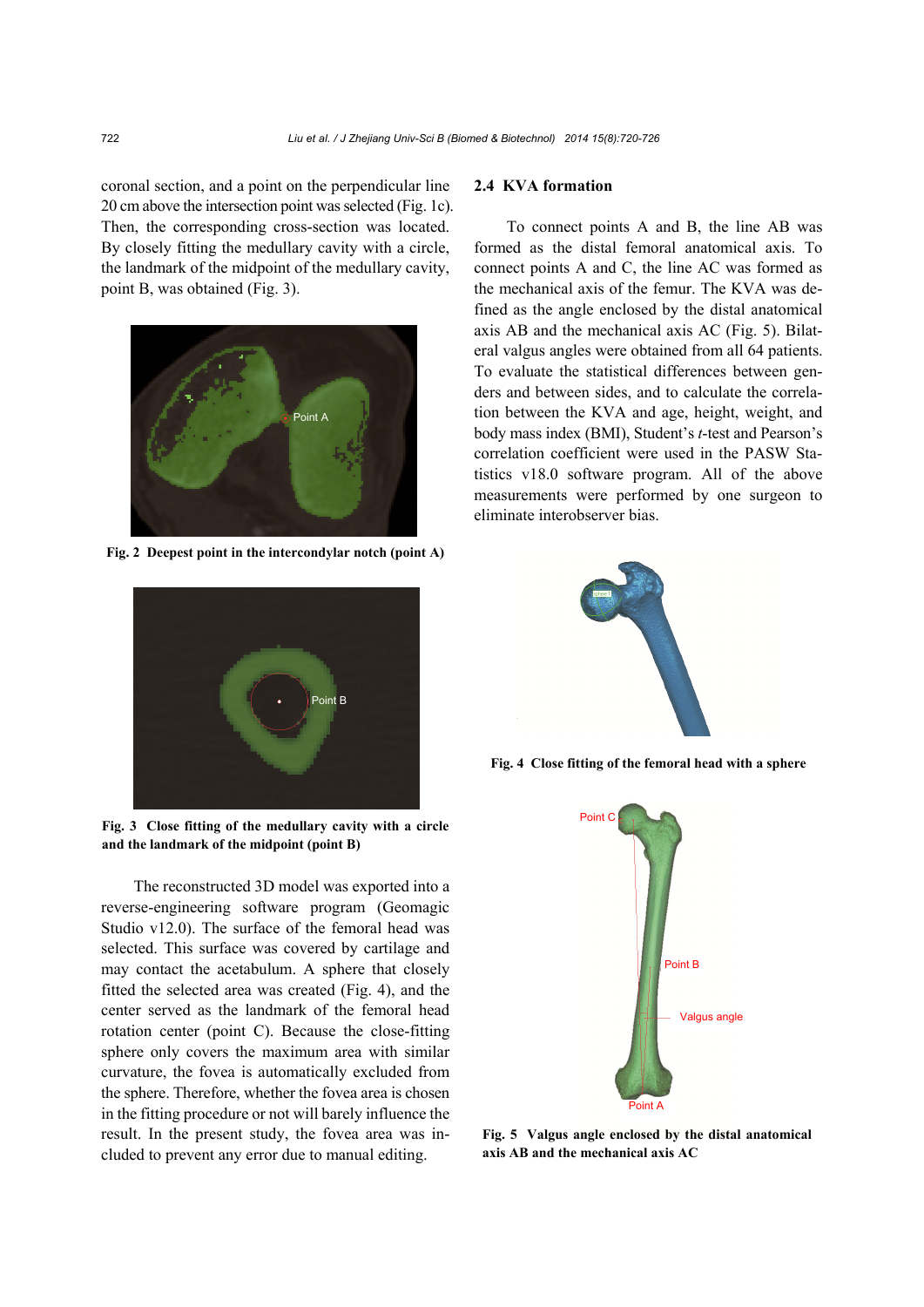# **3 Results**

Results were divided into groups by gender and side (Table 1). The average KVA was  $6.20^{\circ} \pm 1.20^{\circ}$ for all patients,  $6.02^{\circ} \pm 1.25^{\circ}$  for male patients,  $6.47^{\circ}$ ±1.08° for female patients,  $6.19^{\circ}$ ±1.31° for the left side, and  $6.21^{\circ} \pm 1.09^{\circ}$  for the right side. There was no significant difference (*P*>0.05) between the KVAs of the left and right sides or between the KVAs of males and females in either side (Table 2). Positive correlations were obtained between the KVAs of the right and left sides  $(R^2=0.649, P<0.01$ ; Fig. 6a) and between the KVA and age  $(R^2=0.079, P<0.01;$ Fig. 6b). There was no significant relationship between the KVA and the height, weight, or BMI.



**Fig. 6 Correlations between knee valgus angle (KVA) of the right and left sides (a) and between KVA and**  age (b)

**Table 1 Knee valgus angle (KVA) data by gender and side**

| Parameter                                                          | n   | KVA (°)         |                |
|--------------------------------------------------------------------|-----|-----------------|----------------|
|                                                                    |     | Average         | Range          |
| Total                                                              | 128 | $6.20 \pm 1.20$ | $3.05 - 10.64$ |
| Male                                                               | 76  | $6.02 \pm 1.25$ | $3.05 - 10.64$ |
| Female                                                             | 52  | $6.47 \pm 1.08$ | $4.15 - 8.57$  |
| Left                                                               | 64  | $6.19 \pm 1.31$ | $3.05 - 10.64$ |
| Right                                                              | 64  | $6.21 \pm 1.09$ | $3.83 - 8.36$  |
| Male-left                                                          | 38  | $6.04 \pm 1.44$ | $3.05 - 10.64$ |
| Male-right                                                         | 38  | $6.00 \pm 1.06$ | $3.83 - 8.36$  |
| Female-left                                                        | 26  | $6.42 \pm 1.10$ | $4.19 - 8.57$  |
| Female-right<br>$A$ x ano and in a supposed as magn $\overline{R}$ | 26  | $6.52 \pm 1.09$ | $4.15 - 8.09$  |

Average is expressed as mean±SD

**Table 2 Statistical analysis of knee valgus angle (KVA) by gender and side**

| Parameter   | t        | P     |
|-------------|----------|-------|
| Left/right  | $-0.192$ | 0.848 |
| Male/female |          |       |
| Right       | $-1.916$ | 0.060 |
| Left        | 0.297    | 0.257 |

# **4 Discussion**

#### **4.1 Methods of measuring the valgus angle**

Surgeons have developed various methods to obtain a generic KVA for TKA. Moreland *et al*. (1987) described two ways to form the valgus angle. These approaches have been considered as classical methods for obtaining the KVA. In both methods, two steps were applied. In the first step, femoral anatomic axis I was defined as a line connecting femoral shaft center I (located by bisecting the proximal-to-distal femur length and the mid-shaft medial-to-lateral femur width) with the center of the knee. Femoral shaft center II was located 10 cm above the center of the knee, midway between the medial and lateral surfaces, and femoral anatomic axis II was defined by a line drawn between femoral shaft center I and femoral shaft center II. In the second step, valgus angles I and II were separately formed by the intersection of the femoral anatomic axes I and II with the mechanical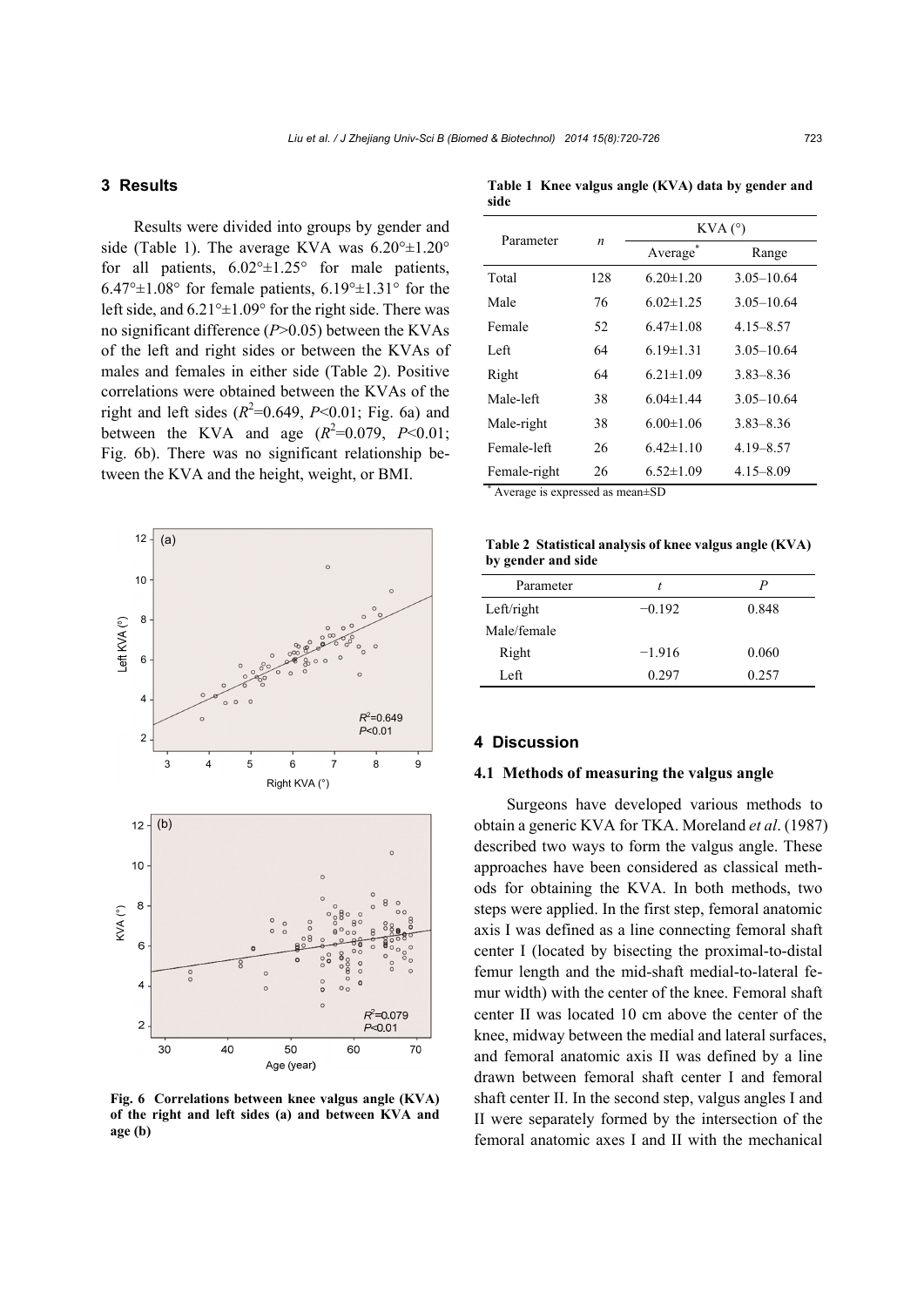axis of the femur. Most studies of the lower extremity mechanical axis have been generally based on these two methods.

Oswald *et al*. (1993) developed a new method to achieve the KVA, which was developed from the theories of Moreland *et al*. (1987). They separately defined the distal femoral anatomical axis (connecting the midpoint of the cortical shaft 20 cm above the knee-joint line with the deepest point in the intercondylar notch), the central femoral anatomical axis (connecting the midpoint of the cortical shaft at one-half of the femoral length with the midpoint of the cortical shaft 10 cm above the joint line), and the long femoral anatomical axis (connecting the midpoint of the cortical shaft at two-thirds of the femoral length with the midpoint of the cortical shaft at one-third of the femoral length). Then, the angles a1, a2, and a3 were formed by the intersection of the mechanical axis with the distal, long, and central femoral anatomical axes. After this study was published, angle a1 was usually used as the standard valgus cut angle in preoperative designs by many surgeons.

In our study, we applied the distal femoral anatomical axis introduced by Oswald *et al*. (1993) rather than the classical anatomical axis to simulate the intramedullary guiding rod used in TKA. Another advantage of applying this axis is to reduce affection of femoral bowing on axial alignment (Lasam *et al.*, 2013). The definition of the proximal point of the distal femoral anatomical axis was altered slightly. In particular, we replaced the midpoint of the femur outer shaft by the midpoint of the femoral medullary cavity 20 cm above the knee-joint line to reestablish the actual situation in the TKA operation. At the same time, in accordance with Maquet (1980) and Kapandji (1964), the deepest point of the intercondylar notch was chosen as the center of the knee. This point is an important landmark in the TKA operation, which can be observed easily in the preoperative design and during the operation.

We also made several improvements in our 3D reconstruction method. A reverse-engineering software program (Geomagic Studio 12) was used to distinguish the geometric characteristics on the reconstructed model and to achieve an appropriately close fitting to obtain accurate 3D coordinates. Each point was obtained from the models through a method of geometric close fitting.

#### **4.2 Evaluating the results**

The average KVA of the patients was  $6.20^{\circ}$ ± 1.20°. This result is sufficient evidence that the KVA for northern Chinese adults can be estimated at around  $6.2^{\circ}$ , which is very close to the  $6^{\circ}$  suggested by Oswald *et al*. (1993) and Deakin *et al.* (2012), but it is a little smaller than the classic  $7^\circ$  proposed by Insall (1984). The closeness of our value to that of Oswald *et al*. (1993) is probably because our method was based on his method. Compared with the KVA of 5° suggested by Wang *et al.* (2010), our result was much closer to more commonly preferred values. Our finding suggests that surgeons who work in northern China and choose a valgus cut angle of around  $6^{\circ}$  may achieve a good result for reestablishing the natural mechanical alignment of the lower extremity in most cases.

According to the statistical analysis, KVA showed a significant positive correlation with age, implying that the KVA increased as people aged. Research has shown that the geometry of the femur can change with aging (Crabtree *et al*., 2000; Riggs *et al*., 2004). Our findings provide new evidence to support these theories. However, since the amount of change in KVA due to age is very small  $(f(x))$ =  $0.047x+3.439$ , a smaller or larger valgus cut angle will be only needed for very young or very old patients.

The KVAs of the left and right sides of the patients showed a positive correlation, confirming that the anatomical structure is bilaterally similar in an individual. However, the valgus angle was not related to BMI, height, or weight among patients of northern Chinese ethnicity. Some surgeons tend to use a larger valgus cut angle when a patient is very short and decrease the cut angle when the patient's height is much higher than average. Our result suggests that this trend should not be used among patients of northern Chinese ethnicity. In this study, KVAs ranged from 3.05° to 10.64°, suggesting that setting the valgus cut angle at around 6° may elicit valgus or varus mechanical alignments for patients who have extremely small or large valgus angles. Preoperative design must be done for the few patients with such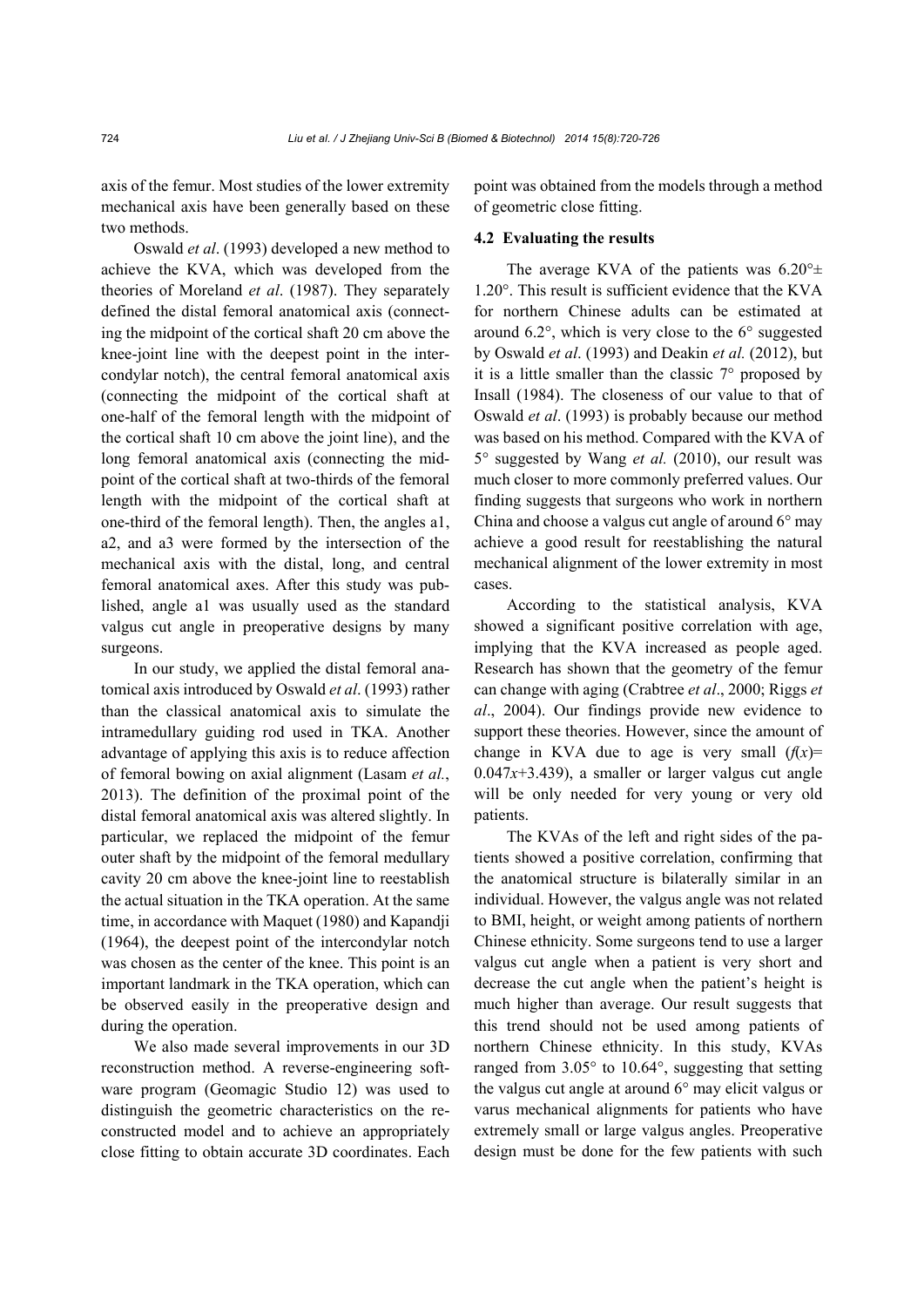anatomical variations. Deakin and Sarungi (2014) also supported this conclusion.

#### **4.3 Limitations**

We used data obtained from CTA images, and the incidence of vascular disease (and, thus, the need for CTA) in young people is generally low. Therefore, the number of young patients who were included in this study was limited. In this study, we only included the subjects without any severe osteoarthritis change in the knee joint. For those patients who have late-stage knee osteoarthritis with extreme varus or valgus deformity, our result of average KVA may no longer be a good choice for their knee replacement surgeries.

### **Compliance with ethics guidelines**

Tong LIU, Chen-yu WANG, Jian-lin XIAO, Lan-yu ZHU, Xue-zhou LI, Yan-guo QIN, and Zhong-li GAO declare that they have no conflict of interest.

All procedures followed were in accordance with the ethical standards of the responsible committee on human experimentation (institutional and national) and with the Helsinki Declaration of 1975, as revised in 2008 (5). Informed consent was obtained from all patients for being included in the study.

## **References**

- Buechel, F.F., Rosa, R.A., Pappas, M.J., 1989. A metal-backed, rotating-bearing patellar prosthesis to lower contact stress: an 11-year clinical study. *Clin. Orthop. Relat. Res*., (248): 34-49. [doi:10.1097/00003086-198911000-00008]
- Crabtree, N., Lunt, M., Holt, G., *et al*., 2000. Hip geometry, bone mineral distribution, and bone strength in European men and women: the EPOS study. *Bone*, **27**(1):151-159. [doi:10.1016/S8756-3282(00)00300-8]
- Deakin, A.H., Sarungi, M., 2014. A comparison of variable angle versus fixed angle distal femoral resection in primary total knee arthroplasty. *J. Arthroplasty*, **29**(6): 1133-1137. [doi:10.1016/j.arth.2013.11.009]
- Deakin, A.H., Basanagoudar, P.L., Nunag, P., *et al*., 2012. Natural distribution of the femoral mechanical-anatomical angle in an osteoarthritic population and its relevance to total knee arthroplasty. *Knee*, **19**(2):120-123. [doi:10. 1016/j.knee.2011.02.001]
- Insall, J.N., 1984. Surgery of the Knee. Churchill Livingstone, New York, p.828.
- Insall, J.N., Kelly, M., 1986. The total condylar prosthesis. *Clin. Orthop. Relat. Res*., (205):43-48. [doi:10.1097/ 00003086-198604000-00006]
- Kapandji, I.A., 1964. Illustrated physiology of joints. *Med.*

*Biol. Illus*., **14**:72-81.

- Kawakami, H., Sugano, N., Yonenobu, K., *et al*., 2004. Effects of rotation on measurement of lower limb alignment for knee osteotomy. *J. Orthop. Res.*, **22**(6):1248-1253. [doi:10. 1016/j.orthres.2004.03.016]
- Koshino, T., Takeyama, M., Jiang, L.S., *et al*., 2002. Underestimation of varus angulation in knees with flexion deformity. *Knee*, **9**(4):275-279. [doi:10.1016/S0968-0160 (02)00049-2]
- Krackow, K.A., Pepe, C.L., Galloway, E.J., 1990. A mathematical analysis of the effect of flexion and rotation on apparent varus/valgus alignment at the knee. *Orthopedics*, **13**(8):861-868.
- Lasam, M.P., Lee, K.J., Chang, C.B., *et al*., 2013. Femoral lateral bowing and varus condylar orientation are prevalent and affect axial alignment of TKA in Koreans. *Clin. Orthop. Relat. Res.*, **471**(5):1472-1483. [doi:10.1007/ s11999-012-2618-7]
- Maquet, P., 1980. The biomechanics of the knee and surgical possibilities of healing osteoarthritic knee joints. *Clin. Orthop. Relat. Res*., **146**:102-110. [doi:10.1097/0000 3086-198001000-00014]
- Moreland, J.R., Bassett, L.W., Hanker, G.J., 1987. Radiographic analysis of the axial alignment of the lower extremity. *J. Bone Joint. Surg. Am.*, **69**(5):745-749.
- Nagamine, R., Kondo, K., Ikemura, S., *et al*., 2004. Distal femoral cut perpendicular to the mechanical axis may induce varus instability in flexion in medial osteoarthritic knees with varus deformity in total knee arthroplasty: a pitfall of the navigation system. *J. Orthop. Sci.*, **9**(6): 555-559. [doi:10.1007/s00776-004-0818-z]
- Oswald, M.H., Jakob, R.P., Schneider, E., *et al*., 1993. Radiological analysis of normal axial alignment of femur and tibia in view of total knee arthroplasty. *J. Arthroplasty*, **8**(4):419-426. [doi:10.1016/S0883-5403(06)80042-2]
- Pabinger, C., Berghold, A., Boehler, N., *et al*., 2013. Revision rates after knee replacement. Cumulative results from worldwide clinical studies versus joint registers. *Osteoarthritis Cartilage*, **21**(2):263-268. [doi:10.1016/j. joca.2012.11.014]
- Radtke, K., Becher, C., Noll, Y., *et al*., 2010. Effect of limb rotation on radiographic alignment in total knee arthroplasties. *Arch. Orthop. Trauma Surg*., **130**(4):451-457. [doi:10.1007/s00402-009-0999-1]
- Ranawat, C.S., 1986. The patellofemoral joint in total condylar knee arthroplasty. Pros and cons based on five- to ten-year follow-up observations. *Clin. Orthop. Relat. Res*., (205):93-99. [doi:10.1097/00003086-198604000-00012]
- Riggs, B.L., Melton III, L.J., Robb, R.A., *et al*., 2004. Population-based study of age and sex differences in bone volumetric density, size, geometry, and structure at different skeletal sites. *J. Bone Miner. Res.*, **19**(12): 1945-1954. [doi:10.1359/jbmr.040916]